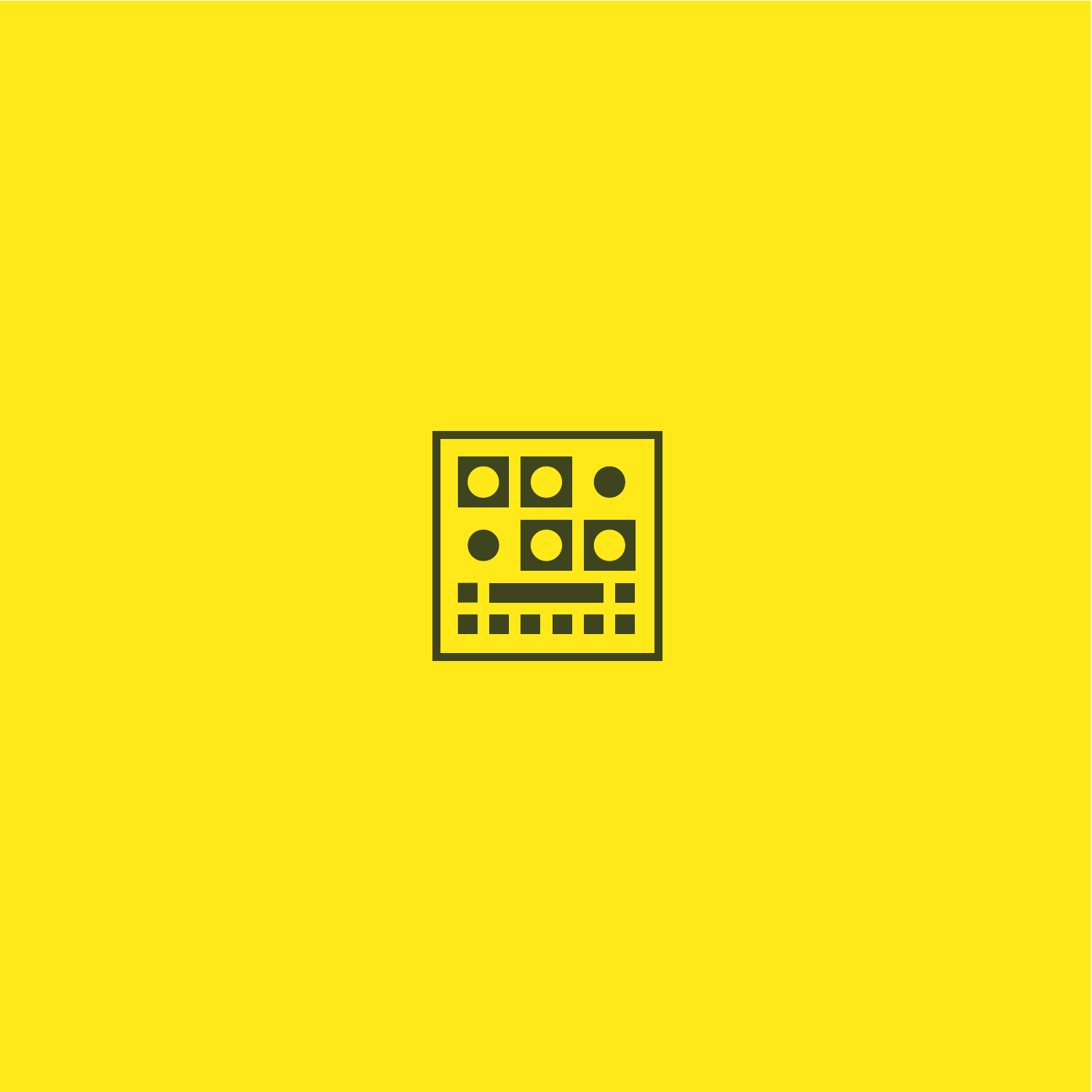#### **BAM USER MANUAL**

#### **Safety warnings and recommendations**

Do not eat BAM. Before using BAM, make sure to read all the instructions below, and this User Manual. BAM has some openings on its enclosure and 4 adhesive feet for cooling purpose. To ensure suf fcient cooling, do not obstruct the openings and/or remove the adhesive feet. BAM should be connected to the included AC adapter or a power supply of the type described in this manual. Do not place things on the top of the AC adapter which could prevent normal cooling. If your BAM is unused for a long period of time, disconnect the AC adapter from the outlet. BAM, in combination with an external ampli fcation system or headphones, may generate a high sound level, which could potentially damage your ears. Do not operate BAM for a long period of time at a high volume level. It's safer to keep reasonable levels and start with low volume. Do not expose BAM and its AC adapter to rain, moisture, dust, sand or dirt. Do not pour liquids into BAM. Never use or store BAM near water, for example sea, swimming pool, bathtub, kitchen or bathroom sink. BAM should be located away from high temperatures (> 35 degrees C), for example direct sunlight in an enclosed vehicle, radiators, heat registers, stoves or other heat sources. Only clean BAM with a soft, dry cloth. Do not apply any liquids or alcohol. Do not apply excessive vibration forces to BAM, do not drop it and always transport it in its original packaging or in shock absorbing material. Never climb on top of, nor place heavy objects on BAM. Some parts of BAM are fragile (such as the housing and some electronic components), so dropping it might damage your BAM. Repair work resulting from dropped BAM is not covered by the normal warranty of the product. Do not leave small children alone with BAM, and do not let them use

BAM unless they are capable of following all the rules for the safe operation of BAM. Do not open (or modify in any way) BAM or its AC adapter. There are no userserviceable parts inside. Refer all servicing to qualifed personnel only. If you think your BAM needs repair, you can send us an e-mail at : support@otomachines.com.

#### **Warranty**

BAM is sold with one year full warranty. This warranty covers all malfunctions that may occur from normal use, and does not cover damage due to abuse, faulty connections or operation under other than speci fed conditions. Warranty is void when serial number is unreadable, when the device is repaired by unauthorized persons, opened, or tampered with in any way, or if the product was not sold to the end-user through an authorized dealer or the OTO Machines website. This warranty is limited to replacement or repair of the product. The unit can only be returned for repair after agreement from OTO Machines. Customer covers shipping costs of faulty BAM to OTO Machines and OTO Machines covers shipping costs back to customer.

#### **Disposal**

The trash can symbol indicates that your product must be disposed of properly according to local laws and regulations.

#### **Warning on epilepsy**

A very small percentage of individuals may experience epileptic seizures or blackouts when exposed to certain light patterns or fashing lights. If you have an epileptic condition or have had seizures of any kind, consult your physician before using BAM.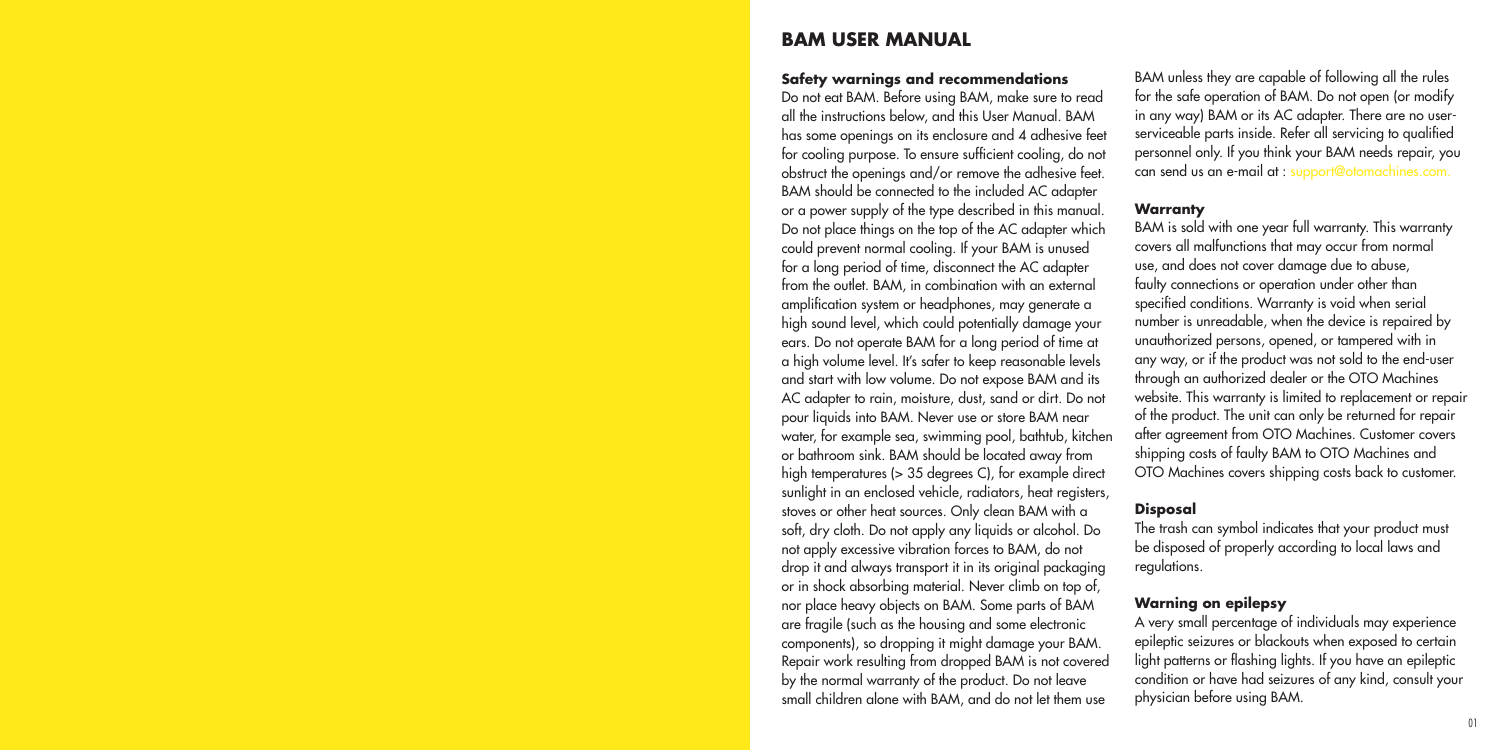### **TABLE OF CONTENTS**

| <b>Presentation - Features</b>             | Page 03 |
|--------------------------------------------|---------|
| <b>Front panel - Rear panel</b>            | Page 04 |
| <b>Setup examples</b>                      | Page 06 |
| <b>Parameters</b>                          | Page 07 |
| <b>Type</b>                                | Page 08 |
| <b>In Gain</b>                             | Page 09 |
| <b>Filters</b>                             | Page 10 |
| <b>Chorus</b>                              | Page 11 |
| <b>Active mode - Tap Tempo destination</b> | Page 12 |
| Display mode - Local mode                  | Page 13 |
| <b>Freeze mode</b>                         | Page 14 |
| <b>Presets - Recall - Save</b>             | Page 15 |
| <b>Factory Presets</b>                     | Page 16 |
| <b>Memory protect</b>                      | Page 17 |
| <b>MIDI</b>                                | Page 17 |
| <b>MIDI CC list</b>                        | Page 20 |
| <b>Specifications - Reset</b>              | Page 21 |
| <b>Shortcuts summary</b>                   | Page 22 |

# **PRESENTATION**

Congratulations and thank you for purchasing BAM !

BAM is a stereo reverb processor inspired by the late 70s / early 80s digital reverberator units. These units are sought after by sound engineers, producers and musicians for their grainy, warm and musical reverberations. Here at OTO, we are passionated by the technology of the digital reverberators, especially the old models ! We have carefully listened to all digital reverberators built from 1976 to 1986, studied their architecture and read all the available papers (from 1961 to nowadays) on digital reverb design. It seemed obvious to us that the musicality of the early digital reverb processors was partly due to the algorithms (the way the processor synthesized a natural reverberation), but also to their hardware limitations. The audio signal was severely high-cut fltered (10 kHz was standard at that time) because of the limited sample clock. Some units used 12 bit gain stepping converters to achieve a 15 bit resolution and others used the first 16 bit converters. Then the samples were digitally processed through a 16 to 20 bit fxed-point CPU with limited memory. The algorithms had to be simple but efficient to create the most musical and versatile reverberation from these limitations. And the hardware itself added grain and warmness to the sound. The technology used in BAM is very close to the one used in these early digital reverberator units : 16 bit converters, 20 bit fxed-point processing, analog fltering and even an input transformer transient simulator. Some of the 7 reverb algorithms are in fuenced by the early structures, and some are brand new. BAM is a very musical and unique reverb processor. It combines the sound quality of a vintage reverb processor with the playability of a desktop effect in a compact format with MIDI control and 36 user presets.

## **FEATURES**

- 7 algorithms : Room, Hall, Plate, Ambient, Chorus, Non-Linear and Primitive
- $\bullet$  Input Gain up to  $+15$  dB with analog clipping
- Pre Delay up to 500 ms (with the PRE DELAY pot) or 1500 ms (with the TAP switch)
- Continuous control of the reverb Size parameter for fine tuning
- Low-cut filter : 20 Hz, 80 Hz, 150 Hz, 250 Hz, 450 Hz
- High-cut filter : 1.8 kHz, 4.5 kHz, 7 kHz, 9 kHz, 15 kHz
- Chorus parameter can add modulation to the reverberator signal
- Tap Tempo assignable to Pre Delay or Reverb Time  $\bullet$  Freeze switch
- 
- 36 user presets
- MIDI input : BAM responds to CCs and Pgm Change
- 3 bypass modes : Relay, Spillover and Aux
- Nice and simple user interface via 16 white LEDs
- Rugged steel enclosure
- Neutrik® jack connectors
- Power supply included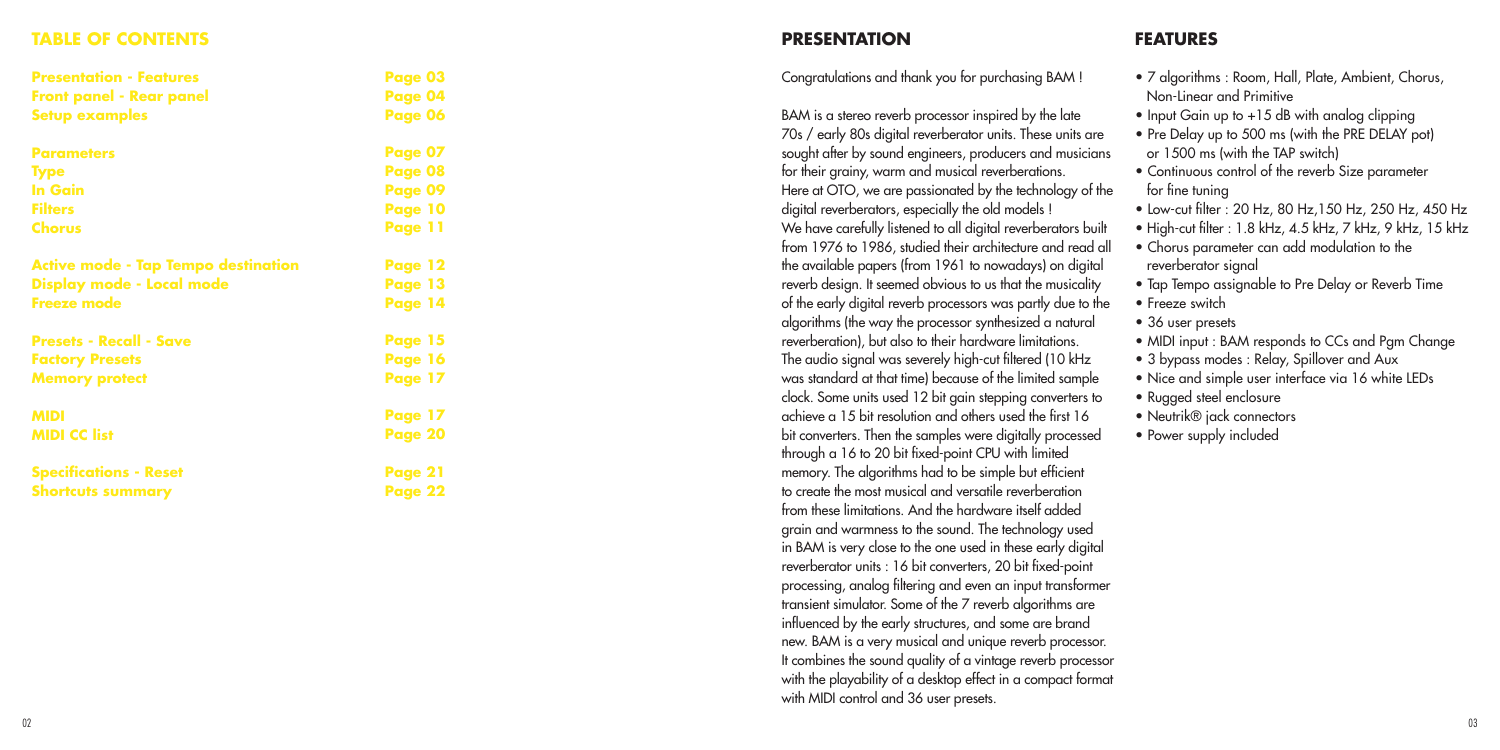

- **01 SIZE.** Sets the size of the space. Allows you to tune the reverb to your sound
- **02 PRE DELAY.** Sets a delay time (from 0 to 500ms) before the reverb occurs
- **03 MIX.** Mix between the dry and wet sound
- **04 DATA.** Sets the selected parameter (cf p.7)
- **05 REVERB TIME.** Sets the decay of the reverb
- **06 DAMPING.** Sets the amount of high frequency loss in the reverb tail
- **07 ACTIVE.** Turns the effect on or off (when it's off, the reverb is bypassed)
- **08 LEDS.** Display the parameters, presets, midi settings and other infos
- **09 PRESET.** Save and Recall presets
- **10 TAP.** Tap tempo
- **11 FUNCTION KEYS.** Give access to the parameters (cf p.8 to 11)
- 12 FREEZE. Reads the current reverb memory in loop
- **13 POWER SUPPLY INPUT.** 15 Volts DC 0,5 Amps, center positive
- **14 MIDI IN.** Midi input
- **15 OUT R.** Right output. Unbalanced 1/4" jack
- **16 OUT L.** Left output. Unbalanced 1/4" jack
- **17 IN R.** Right input. Unbalanced 1/4" jack
- **18 IN L/MONO.** Left or mono input. Unbalanced 1/4" jack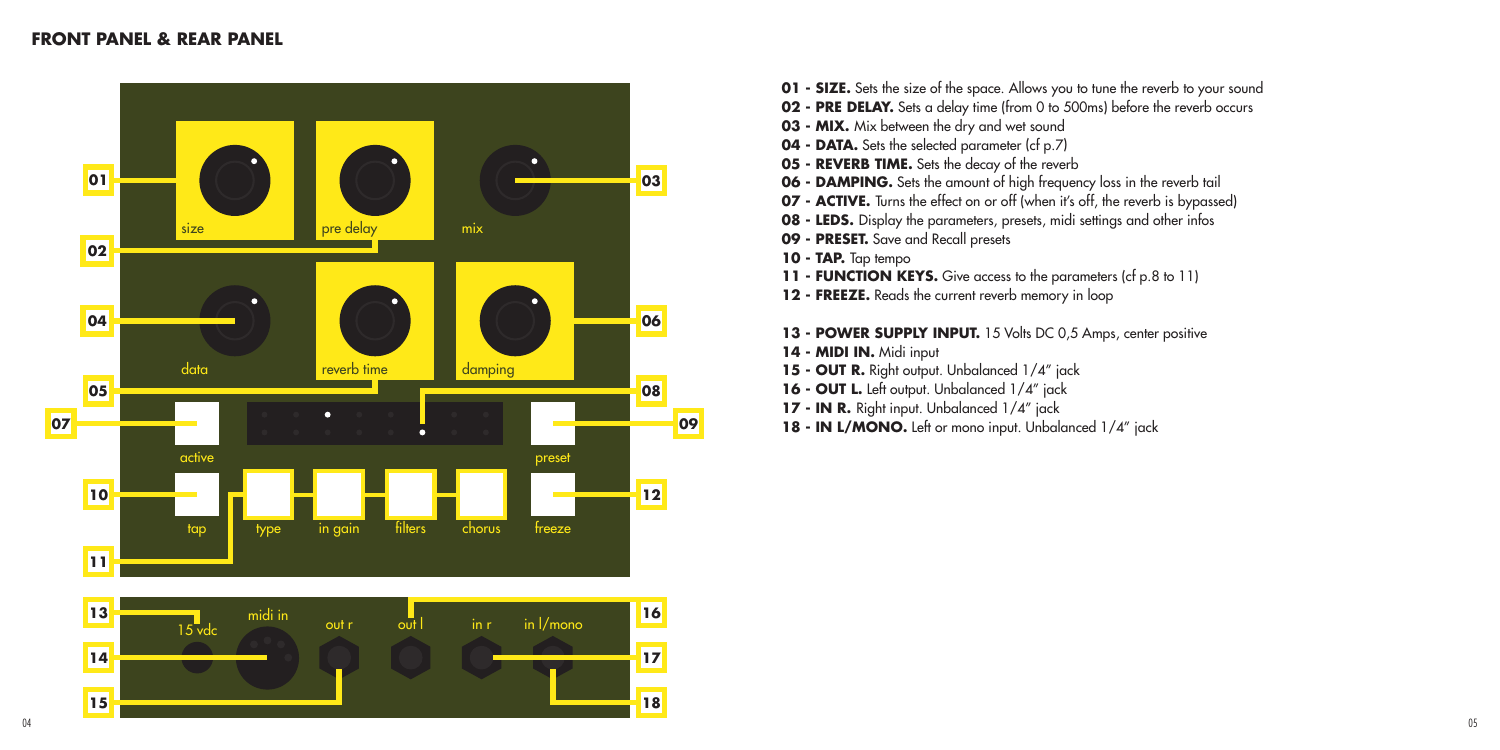## **SETUP EXAMPLES**



#### **2. Auxiliary**



NOTE : turn the MIX pot to its maximum position (right) or set BAM in «Aux mode»(cf. page 12)

## **PARAMETERS**

Type, In Gain, Filters and Chorus These function keys give you access to parameters.

Each press on the corresponding function key will cycle through each available parameter. The selected parameter will flash and can then be modified with the DATA pot.

To exit parameter selection press the function key until the LEDs go off.

**1.** Type. Type gives you access to 7 different reverb algorithms.

**2.** In Gain. In Gain sets the input gain of the reverb.

**3.** Filters. This function key has 2 parameters : Low-cut filter and High-cut filter. Low-cut filter is displayed on the upper line, High-cut on the lower line.

**4.** Chorus. Chorus adds modulation to the reverberator signal.





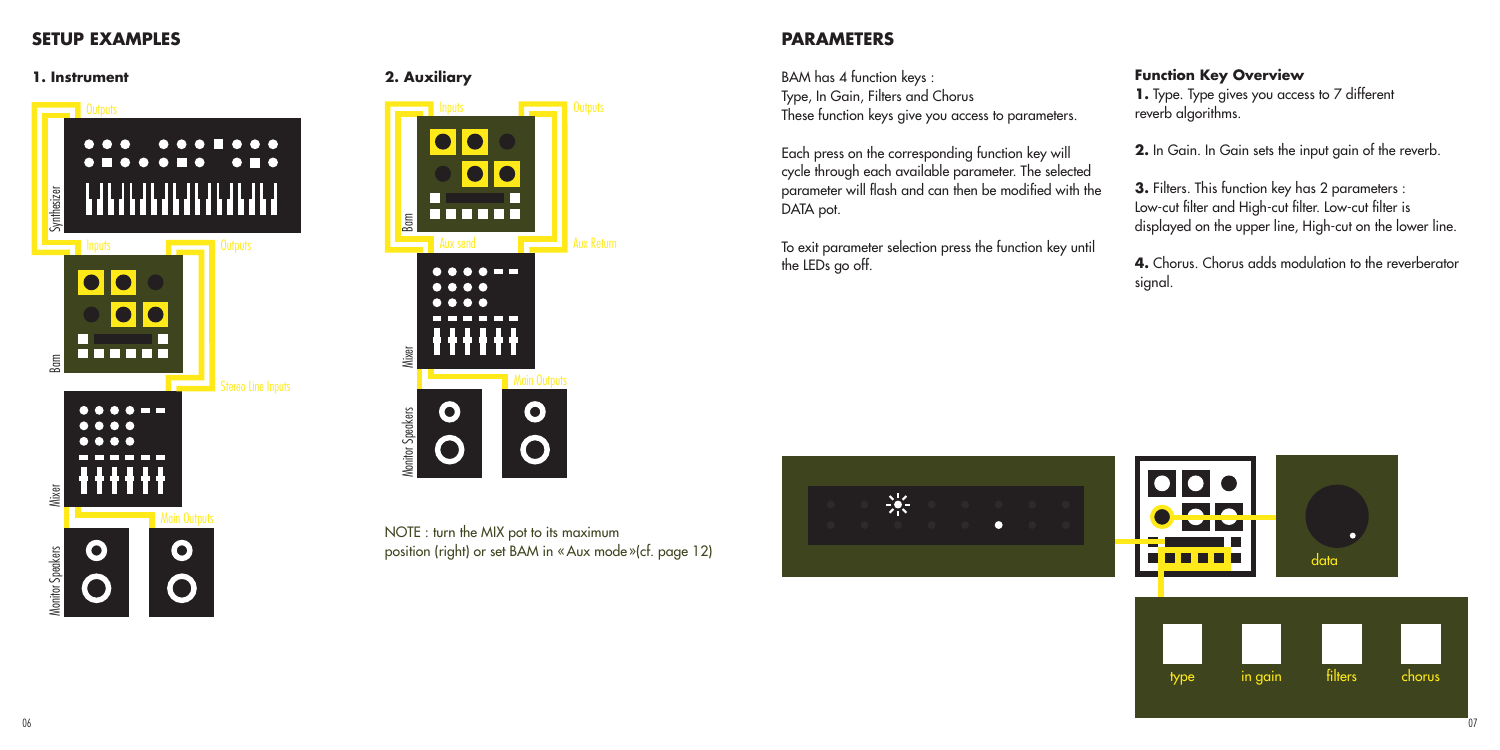## **TYPE**

**Type.** Sets the algorithm of the reverb.

# **IN GAIN**

**In Gain.** Sets the analog input gain of the reverb from 0 dB to +15 dB. Due to the built-in diode clipper, increasing gain can add a nice character to the reverb signal.

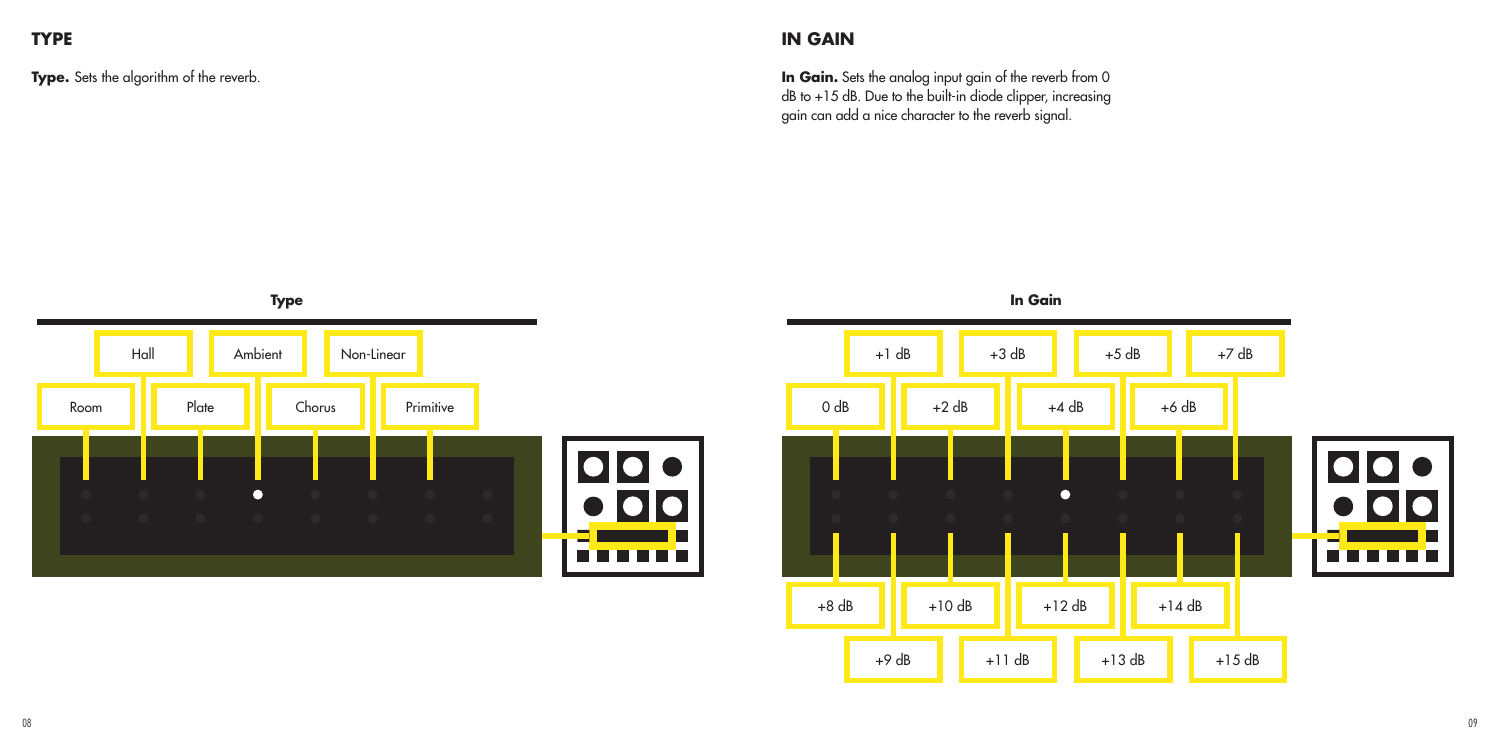## **FILTERS**

Filters. Low-cut & High-cut filters are located at the reverb input. It can change the character of your sound from airy to darker.

## **CHORUS**

**Chorus.** Adds modulation to the reverb signal. The 'Off' position won't introduce any pitch shifting but it can lead to more metallic character. The 'Light' position is the standard setting for natural reverb.



10 and the contract of the contract of the contract of the contract of the contract of the contract of the contract of the contract of the contract of the contract of the contract of the contract of the contract of the con **High-cut Filter**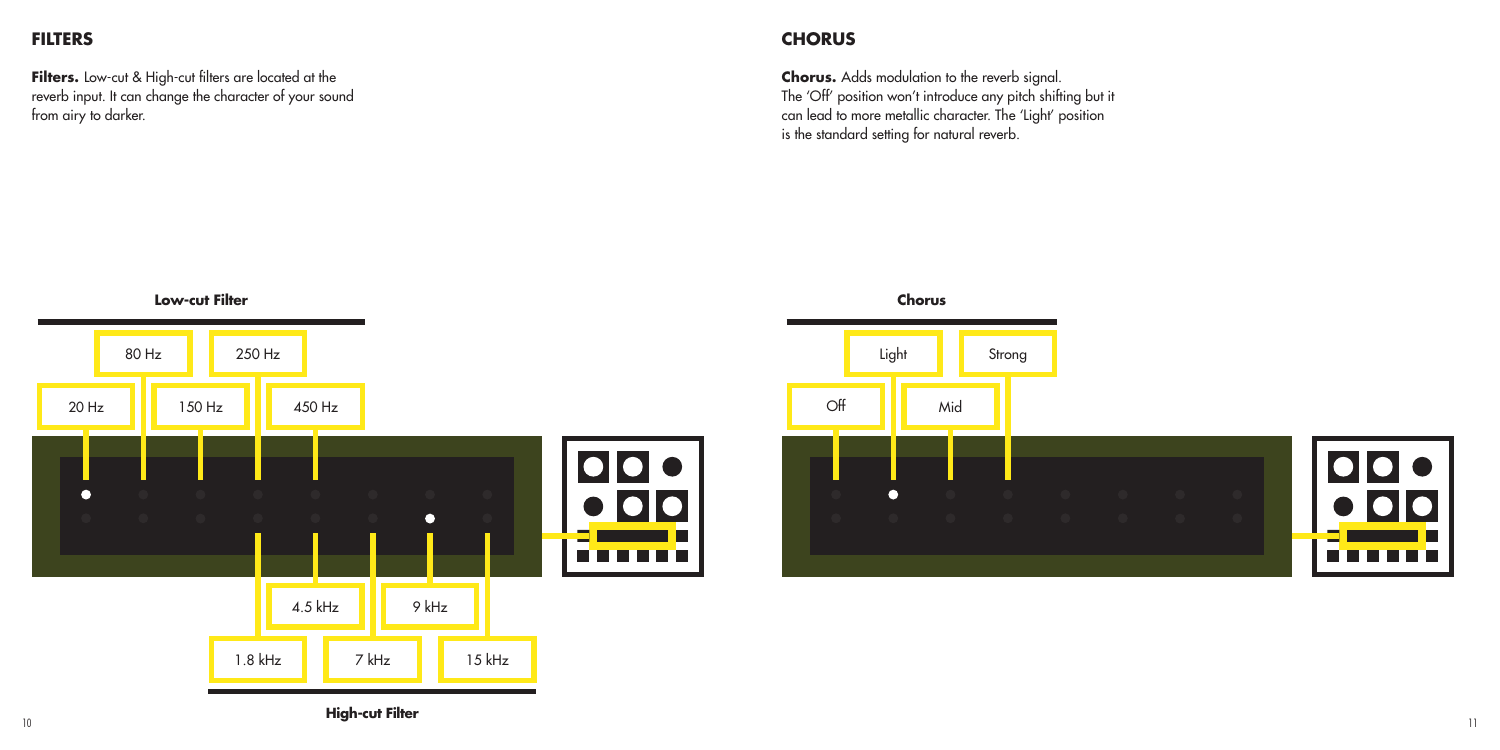## **ACTIVE MODE**

The ACTIVE switch has three Bypass modes : Relay, Spillover and Aux.

To change the Bypass mode, press and hold the ACTIVE switch for at least 2 seconds. The ACTIVE switch and one of the following LEDs will flash to indicate the current Bypass mode :

Led 1. Relay. When the ACTIVE switch is off, inputs are directly connected to the outputs via a relay, and the electronics are completely bypassed. The tail of the reverb is muted when the ACTIVE switch is off. Led 2. Spillover. This is an electronic bypass, the tail of the reverb is not muted when the ACTIVE switch is off. Led 3. Aux. The MIX pot sets the level of reverb and the ACTIVE switch mutes the reverb input when it's off.

You can change the bypass mode with the DATA pot. To exit the ACTIVE settings, wait for 10 seconds or press the ACTIVE switch.

NOTE : When BAM is switched off, inputs are directly connected to the outputs via the relay.





**TAP TEMPO DESTINATION**

Pre-Delay time or the Reverb time.

Tempo destination :

The TAP tempo switch can be assigned to the

To change the TAP Tempo mode, press and hold the TAP switch for at least 2 seconds. The TAP switch and one of the following LEDs will flash to indicate the current TAP

Led 1. Tap tempo is assigned to the Pre-Delay time. Led 2. Tap tempo is assigned to the Reverb time.

You can change this destination with the DATA pot. To exit the TAP Tempo settings, wait for 10

seconds or press the TAP switch.

# **DISPLAY MODE**

When no parameter is selected, you can choose what the screen will display.

To change the DISPLAY mode, press and hold the TYPE function key for at least 2 seconds. The TYPE function key and one of the following LEDs will flash to indicate the current Display mode :

Led 1. Off mode. The screen will display nothing. **Led 2.** VU-meter mode. The 16 LEDs act as a VU meter and display the reverb input level (the upper line for the left input, the lower line for the right input). Led 3. Preset mode. The 16 LEDs show the current preset and bank number (cf. page 15).

You can change the Display mode with the DATA pot. To exit the Display mode settings, wait for 10 seconds or press the TYPE function key.

# **LOCAL MODE (MIX)**

Each Preset contains its own Mix value. Sometimes it can be useful to load a preset while keeping the current Mix settings.

To change the Local mode, press and hold the IN GAIN function key for at least 2 seconds.

The IN GAIN function key and one of the following LED will flash to indicate the current Local mode :

Led 1. Preset mode. The Mix value is loaded from the preset.

**Led 2.** Local mode. The Mix value from the loaded preset is ignored and the current Mix value is used.

You can change the Local mode with the DATA pot. To exit the Local mode settings, wait for 10 seconds or press the IN GAIN function key.



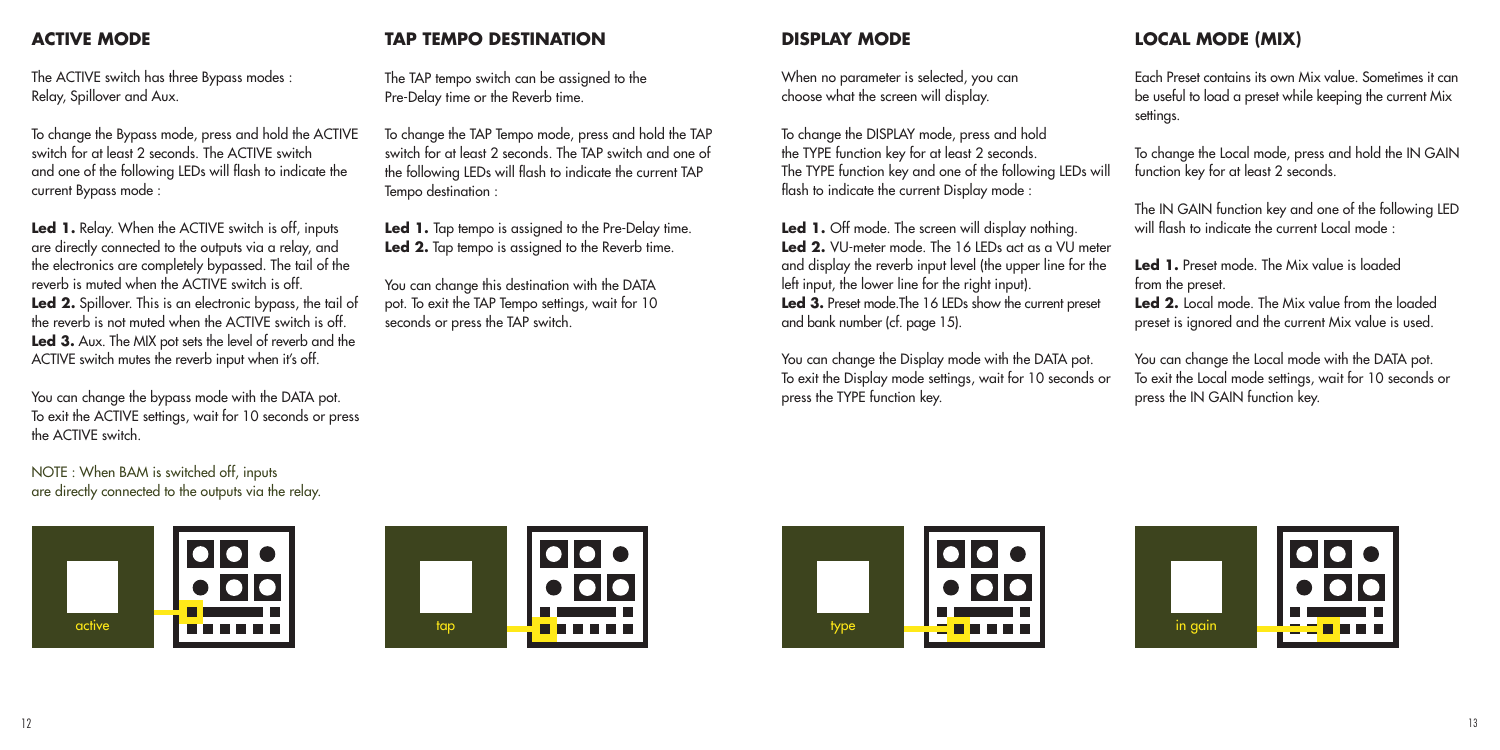## **FREEZE MODE**

The FREEZE switch can be set to operate in either Latch or Momentary mode. To change the Freeze mode, press and hold the FREEZE and the CHORUS switches simultaneously for at least 2 seconds.

The FREEZE switch and one of the following LEDs will flash to indicate the current Freeze mode :

Led 1. Latch. Freeze is on when you press the FREEZE switch. Freeze turns off when you press the FREEZE switch again. Led 2. Momentary. Freeze is only on when you depress the FREEZE switch.

You can now change the Freeze mode with the DATA pot. To exit the Freeze mode settings, wait for 10 seconds or press the FREEZE switch.



# **PRESETS**

BAM has 36 presets; 6 banks of 6 presets each. The upper line of LEDs (1 to 6) indicates the bank. The lower line of LEDs (9 to 14) indicates the preset.

#### **Recall a Preset**

Press the PRESET switch. The PRESET switch lights up and one of the upper line LEDs blinks. Press one of the 6 switches (from TAP to FREEZE) to select a bank. Then one of the lower line LEDs blinks. Press one of the 6 switches (from TAP to FREEZE) to select a preset. Your preset is loaded.

#### **Save a preset**

Press the PRESET switch for 2 seconds. The PRESET switch fashes to indicate you are in Save mode. One of the upper line LEDs blinks. Press one of the 6 switches (from TAP to FREEZE) to select a bank. Then one of the lower line LEDs blinks. Press one of the 6 switches (from TAP to FREEZE) to select a preset.

All the parameters and pot positions are now saved in the selected preset.



to select the bank and the preset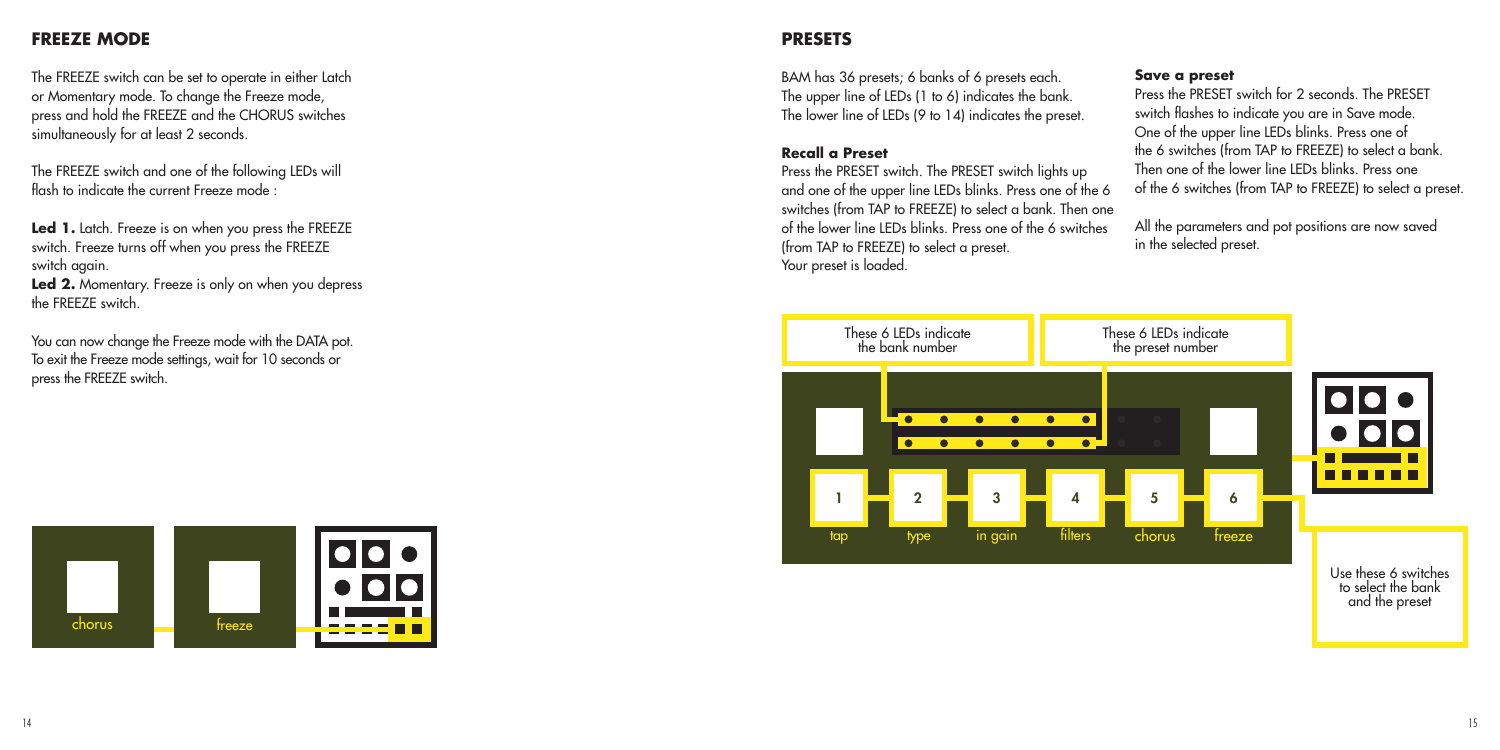## **EXIT WITHOUT LOADING OR SAVING A PRESET**

If you press the PRESET switch before selecting the bank or the preset, the preset won't be loaded or saved. You can also wait 10 seconds.

## **POTENTIOMETERS POSITION**

Once you recall a preset, the physical position of a pot may not be the same as in the preset. To prevent a sudden jump of volume when you turn a pot, the preset value will reach the pot value with a smooth fade.

#### **Table 1 : Factory Presets list**

| Le Salon de Musique | . . 2<br>Tired Room | 1.3<br>Cold Wave   | l .4<br>SmHall | 1.5<br>Hall Right | . 6<br>The Rite of Plate |
|---------------------|---------------------|--------------------|----------------|-------------------|--------------------------|
| 2.1                 | 2.2                 | 2.3                | 2.4            | 2.5               | 2.6                      |
| Daily Spacial       | Solaris             | Stoned Reflections | Kssshhh        | The Intruder      | <b>Endangered Spaces</b> |

## **FACTORY PRESETS**

The first 2 banks are filled with 12 factory presets. These 12 factory presets are listed on table 1.

## **MEMORY PROTECT**

You can prevent overwriting your presets with the Memory Protect function. Press the PRESET and the FREEZE switches and hold them for at least 2 seconds. The PRESET and the FREEZE switches, and one of the following LEDs will flash to indicate the current Memory Protect mode :

Led 1. OFF. The memory is not protected. Led 2. ON. The memory is protected and you cannot save presets. If you attempt to save a preset, LEDs 1 to 6 and 9 to 14 will flash briefly to indicate that memory is protected.

You can now change the memory protect mode with the DATA pot.

To exit the Memory Protect settings, wait for 10 seconds or press the FREEZE or the PRESET switch.

## **MIDI**

The MIDI settings menu gives you access to the following functions :

- MIDI Channel selection
- MIDI Filters
- Program Change map

To access the MIDI menu, press the ACTIVE switch while pressing the PRESET switch.

The TAP, TYPE and IN GAIN switches flash. Press any of these switches to access to the corresponding sub-menu.

## **1. CHANNEL**

One of the 16 LEDs will flash and display which channel is selected. You can select a MIDI channel by turning the DATA pot.

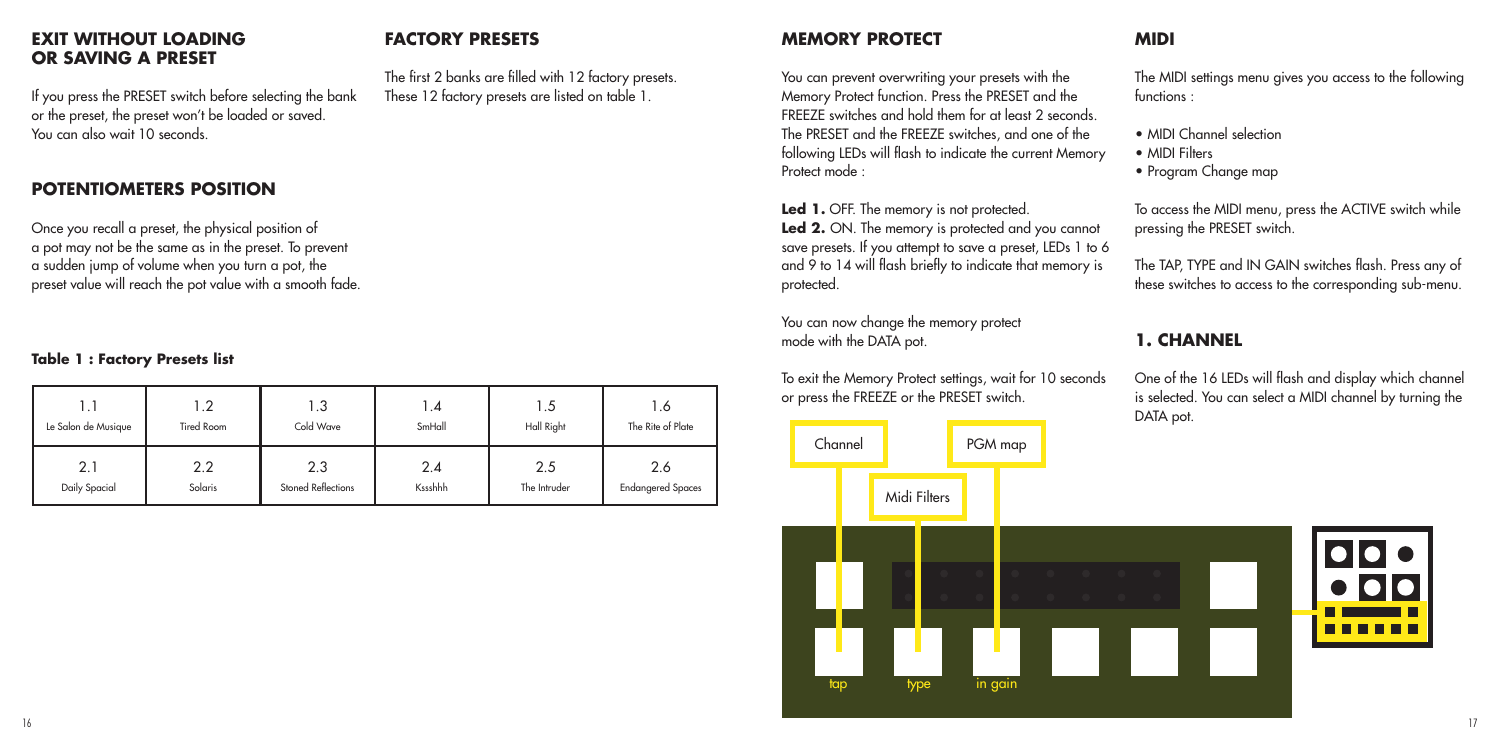## **2. MIDI FILTERS**

#### **3. PGM CHANGE MAP**

One of the TAP or TYPE switch is lit (the filter is off, BAM will accept the corresponding MIDI message) or flashing (the filter is on, BAM will ignore the corresponding MIDI message).

The 2 MIDI FILTERS are :

CC filter

**1.** Continuous Controllers (TAP switch) **2.** Program Change (TYPE switch)

To activate or deactivate a filter, press the corresponding switch.

BAM has 36 presets and MIDI Program Change messages have 128 values. You can associate any BAM preset to any Program Change message number.

When the PGM Change Map sub-menu is selected, send a Program Change message from your computer, sequencer or any MIDI device. As soon as BAM receives a Program Change message, it will give you access to a preset selection menu (same as "Recall a Preset" cf page 15).

#### **Reset Program Change map**

If you press CHORUS and FREEZE switches simultaneously while you are in the PGM change map sub-menu, the Program Change map will be reset (cf Table 2).

To exit the MIDI menu, press the ACTIVE or the PRESET switch.

#### **Table 2 : Default Program Change list**

| <b>Preset</b> | <b>PGM Chge Nr</b>   | <b>Preset</b> | <b>PGM Chge Nr</b>   | <b>Preset</b> | <b>PGM Chge Nr</b> |
|---------------|----------------------|---------------|----------------------|---------------|--------------------|
| 1.1           | $1 - 37 - 73 - 109$  | 3.1           | $13 - 49 - 85 - 121$ | 5.1           | $25 - 61 - 97$     |
| 1.2           | $2 - 38 - 74 - 110$  | 3.2           | $14 - 50 - 86 - 122$ | 5.2           | $26 - 62 - 98$     |
| 1.3           | $3 - 39 - 75 - 111$  | 3.3           | $15 - 51 - 87 - 123$ | 5.3           | $27 - 63 - 99$     |
| 1.4           | $4 - 40 - 76 - 112$  | 3.4           | $16 - 52 - 88 - 124$ | 5.4           | $28 - 64 - 100$    |
| 1.5           | $5 - 41 - 77 - 113$  | 3.5           | $17 - 53 - 89 - 125$ | 5.5           | $29 - 65 - 101$    |
| 1.6           | $6 - 42 - 78 - 114$  | 3.6           | 18 - 54 - 90 - 126   | 5.6           | $30 - 66 - 102$    |
| 2.1           | $7 - 43 - 79 - 115$  | 4.1           | $19 - 55 - 91 - 127$ | 6.1           | $31 - 67 - 103$    |
| 2.2           | $8 - 44 - 80 - 116$  | 4.2           | $20 - 56 - 92 - 128$ | 6.2           | $32 - 68 - 104$    |
| 2.3           | $9 - 45 - 81 - 117$  | 4.3           | $21 - 57 - 93$       | 6.3           | $33 - 69 - 105$    |
| 2.4           | $10 - 46 - 82 - 118$ | 4.4           | $22 - 58 - 94$       | 6.4           | $34 - 70 - 106$    |
| 2.5           | $11 - 47 - 83 - 119$ | 4.5           | $23 - 59 - 95$       | 6.5           | $35 - 71 - 107$    |
| 2.6           | $12 - 48 - 84 - 120$ | 4.6           | $24 - 60 - 96$       | 6.6           | $36 - 72 - 108$    |





tap type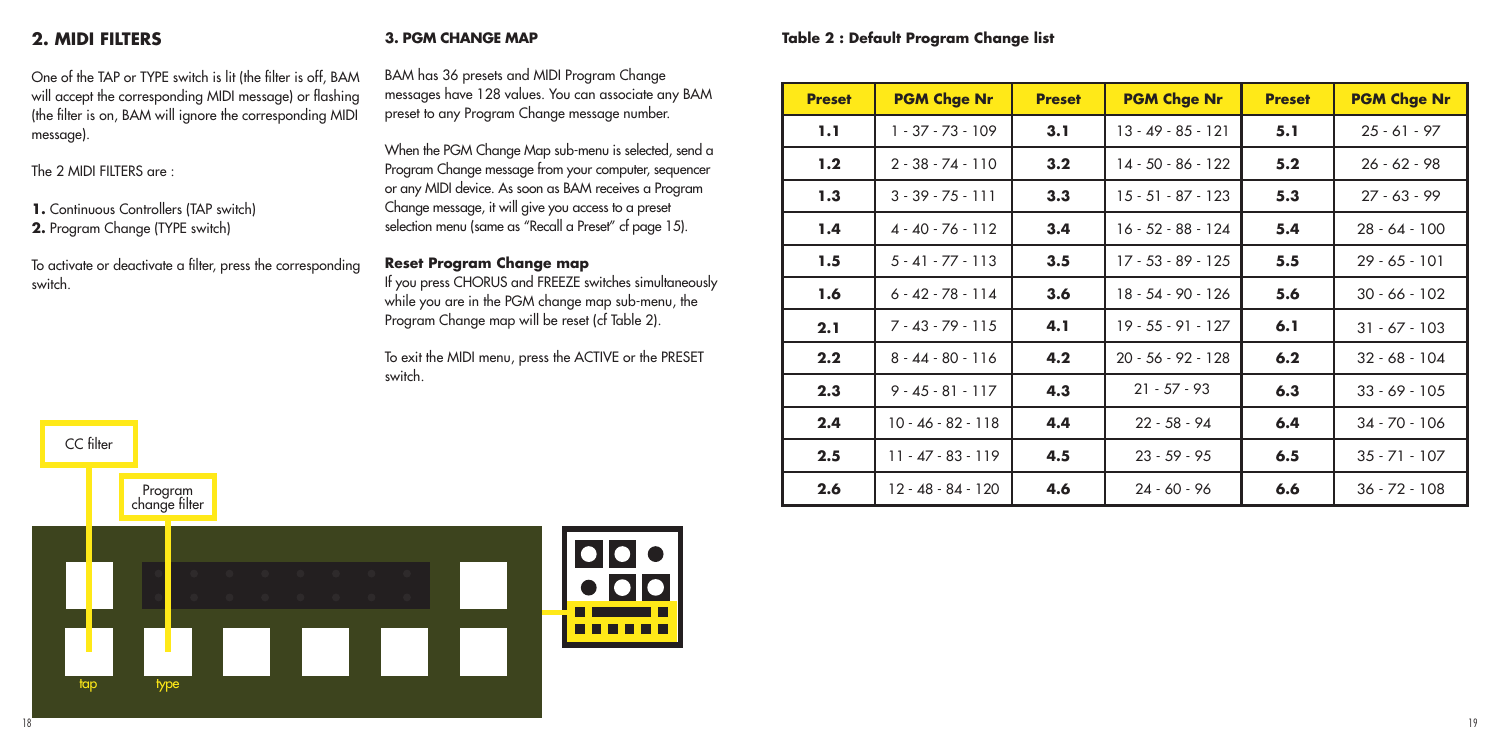| <b>Param</b> | <b>CC</b> |
|--------------|-----------|
| Size         | 12        |
| Pre Delay    | 13        |
| Mix          | 14        |
| Reverb Time  | 15        |
| Damping      | 16        |
| Active       | 17        |
| Type         | 18        |
| In Gain      | 19        |
| Low-cut      | 20        |
| High-cut     | 21        |
| Chorus       | 22        |
| Freeze       | 23        |

## **SPECIFICATIONS**

#### **Inputs**

Connectors : 1/4" phone jacks Input type : single ended Impedance : 1 MOhm Max input level : : +20 dBu (@ 1% THD+N )

#### **Outputs**

Connectors : : 1/4" phone jacks Output type: single ended Impedance : 100 Ohm Max output level :  $+20$  dBu

#### **Dry signal speci fcations**

#### $THD+N:$ : 0.025 % (20 Hz - 20 kHz, 0 dBu ) Frequency response : - 0.11 dBu @ 20 Hz - 0.15 dBu @ 20 kHz Dynamic range : 106 dB

#### **Wet signal speci fcations**

 $THD+N:$ : 0.073 % (@ 1 kHz, 0 dBu ) Frequency response : - 1.50 dBu @ 25 Hz - 2.90 dBu @ 15 kHz Dynamic range : 88 dB

#### **General** Dimensions ·

Weight :

Input :

Output:

Weight :

Dimensions:

 $145 \times 145 \times 65$  mm : 782 g

#### **Power supply**

: 100V to 240V AC, 50 to 60 Hz, 0.6 Amp : +15V DC, 1 Amp : 74 x 43 x 35 mm : 165 g

#### **DUE TO CONTINUOUS PRODUCT IMPROVEMENT, THESE SPECIFICATIONS ARE SUBJECT TO CHANGE WITHOUT NOTICE.**

#### **Reset**

If you want to restore the default System settings, power up BAM while pressing the ACTIVE and TAP switches.

The ACTIVE and TAP switches are lit and the 16 LEDS will display a little animation for 3 seconds.

If you want to restore the 12 Factory Presets, power up BAM while pressing the PRESET and FREEZE switches.

The PRESET and FREEZE switches are lit and the 16 LEDS will display a little animation for 10 seconds.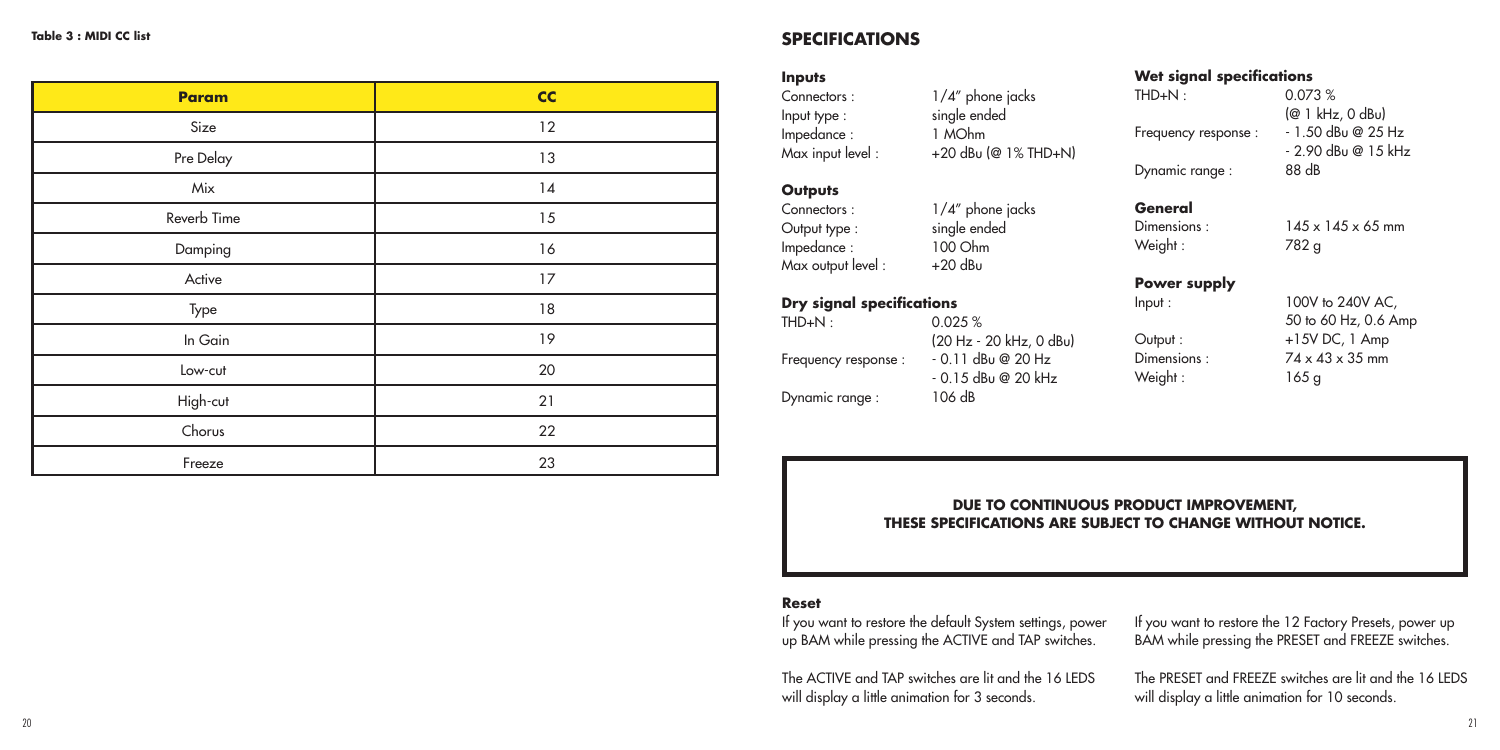#### **SHORTCURTS SUMMARY**



**ARTWORK : H5 (P. MANAS & L. HOUPLAIN). ILLUSTRATIONS : PIERRE MANAS.**

**BAM - USER MANUAL OTO MACHINES SARL 27 BOULEVARD SAINT MARTIN, 75003 PARIS FRANCE +33 (0)1 75 50 61 04**

Copyright © 2016 OTO Machines SARL. All rights reserved.

 $22$ No part of this manual may be reproduced in any form without the written permission of OTO Machine SARL. Product features, specifications, availability and informations in this manual are subject to change without notice.